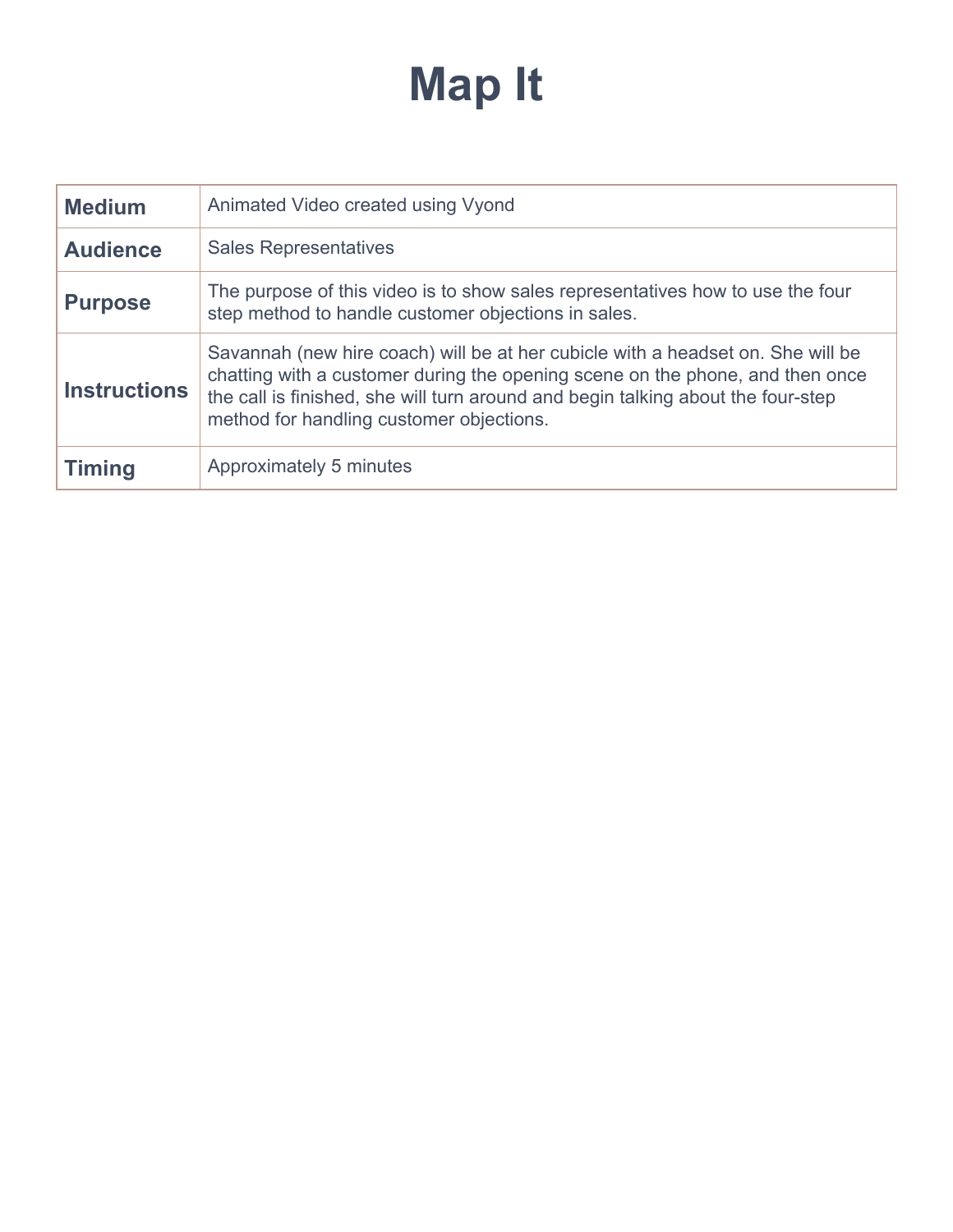## **Script Template**

| <b>Course</b>          | 7 Steps of a Sale                                 |
|------------------------|---------------------------------------------------|
| <b>Module/Unit</b>     | Module 4                                          |
| <b>Section</b>         | <b>Overcome Objections</b>                        |
| <b>Video Title</b>     | Four Step Method for Handling Customer Objections |
| <b>Main Characters</b> | Coach - Savannah (Female)                         |

| <b>Cell ID</b> | <b>Voiceover</b>                                                                                                                                                                                                                                                                                                                                                                                                                                                                                                                                                                                                                       | <b>Visuals</b>                                                                                                                                                                                                                                                                                   |
|----------------|----------------------------------------------------------------------------------------------------------------------------------------------------------------------------------------------------------------------------------------------------------------------------------------------------------------------------------------------------------------------------------------------------------------------------------------------------------------------------------------------------------------------------------------------------------------------------------------------------------------------------------------|--------------------------------------------------------------------------------------------------------------------------------------------------------------------------------------------------------------------------------------------------------------------------------------------------|
| 01             | The Four Step Method for Handling<br><b>Customer Objections</b>                                                                                                                                                                                                                                                                                                                                                                                                                                                                                                                                                                        | "Four Step Method for Handling Customer<br>Objections" appears on the screen.                                                                                                                                                                                                                    |
| 02.1           | Savannah: Mr. Mason, I understand your<br>concern that the trip may be a little costly,<br>but we have several payment options<br>available for you to choose from if paying<br>the entire amount upfront doesn't work for<br>you. Might I suggest the 6-month payment<br>plan where your payment will be broken<br>up into 6 monthly installments until the trip<br>is paid in full. (Pause) Sounds great. I will<br>go ahead and get your trip booked, and<br>send over the details via email. Is there<br>anything else I can assist you with today?<br>(Pause) Okay Mr. Mason. It was good<br>speaking with you, have a great day! | Female (Savannah) sitting at a desk talking<br>on the phone with a customer with headset<br>on, and travel destinations on her computer<br>screen. Reaches to end the call on the<br>phone once it has ended.                                                                                    |
| 02.2           | Savannah: Hi, I'm Savannah, a sales<br>coach here at Priceless Getaways Travel<br>Agency. I am so excited to be booking Mr.<br>Mason's vacation. We have been working<br>together for a couple of weeks trying to<br>get something booked. Lets just say,<br>working with this customer has come with<br>its challenges. After you tell customers<br>about the recommended items they are<br>looking to purchase and make<br>suggestions of what you think will satisfy<br>their needs, they are not always sold on                                                                                                                    | Female (Savannah) will turn around,<br>introduce herself, and begin speaking. (Still<br>sitting at desk)<br>When Savannah mentions each of the four<br>basic steps, a pop up listing each one in a<br>bulleted list as she states them will appear<br>on the screen as she's talking about them. |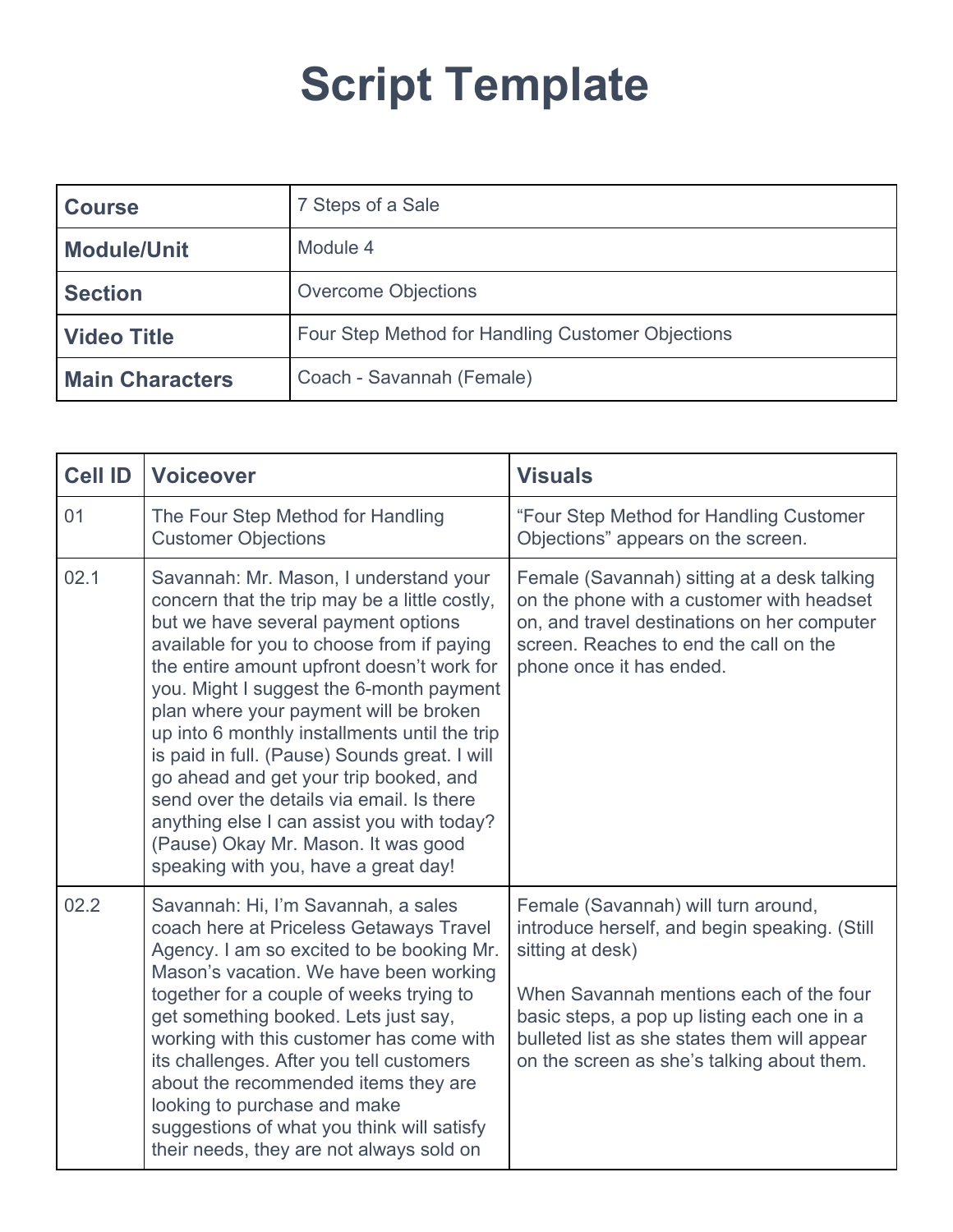|    | actually buying. During almost every sales<br>presentation, your customer will present<br>some type of objection as to why they<br>won't purchase that product. Your job as<br>a sales representative, is to convince<br>them otherwise. This is where the<br>four-step method for handling customer<br>objections comes into play. Successful<br>salespeople have learned to use a very<br>basic strategy when answering all<br>objections or complaints. It consists of<br>four basic steps: listen, acknowledge,<br>restate, and answer.                                                                                   |                                                                                                                                                                                                                                                                                                                                                                     |
|----|-------------------------------------------------------------------------------------------------------------------------------------------------------------------------------------------------------------------------------------------------------------------------------------------------------------------------------------------------------------------------------------------------------------------------------------------------------------------------------------------------------------------------------------------------------------------------------------------------------------------------------|---------------------------------------------------------------------------------------------------------------------------------------------------------------------------------------------------------------------------------------------------------------------------------------------------------------------------------------------------------------------|
| 03 | Savannah: First, you want to make sure<br>you listen carefully. Remember to be<br>attentive, maintain eye contact, and let<br>the customer talk. Also, watch for<br>nonverbal cues in order to interpret the<br>true meaning of what is being sold.                                                                                                                                                                                                                                                                                                                                                                           | Show a salesperson listening to a customer<br>talk.<br>Display the 1st step: Listen on the screen.                                                                                                                                                                                                                                                                  |
| 04 | Savannah: Second, you want to<br>acknowledge the customer's objections.<br>Acknowledging objections demonstrates<br>that you understand and care about the<br>customer's concerns. Show empathy for<br>the customer's problem. Some common<br>statements used to acknowledge<br>objections include "I can see your point"<br>or "Other customers have asked us that<br>same question." These<br>acknowledgements make customers feel<br>that their objections are understandable<br>valid and worthy of further discussion.<br>This does not mean that you agree with<br>the customers, but it acknowledges the<br>objection. | Show a salesperson talking to the customer<br>and showing concern. The customer should<br>be nodding their head showing agreement.<br>Display the 2nd step: Acknowledge the<br><b>Objections</b><br>Display the examples below as they are<br>stated:<br>"I can see your point."<br>"Other customers have asked us that same<br>question."                          |
| 05 | Savannah: Next, you want to make sure<br>you are restating the objections. To be<br>sure you understand a customer's<br>objection, restate it in a way such as "I<br>can understand your concerns" "You<br>feel that" Am I correct?" "In other words,<br>you feel that", or "Let me see if I<br>understand, you want to know more<br>about" Do not repeat the customer's<br>concerns word for word. Instead,<br>paraphrase the objections. A customer<br>might say, "This vacation package is                                                                                                                                 | Female sitting in pod speaking with another<br>female customer with vacation package<br>planning sheets on the desk/table.<br>Savannah walks up and stands next to the<br>pod, and begins explaining this step.<br>Display the 3rd step: Restate the Objections<br>Display the different ways to restate<br>objections while Savannah is providing the<br>examples. |